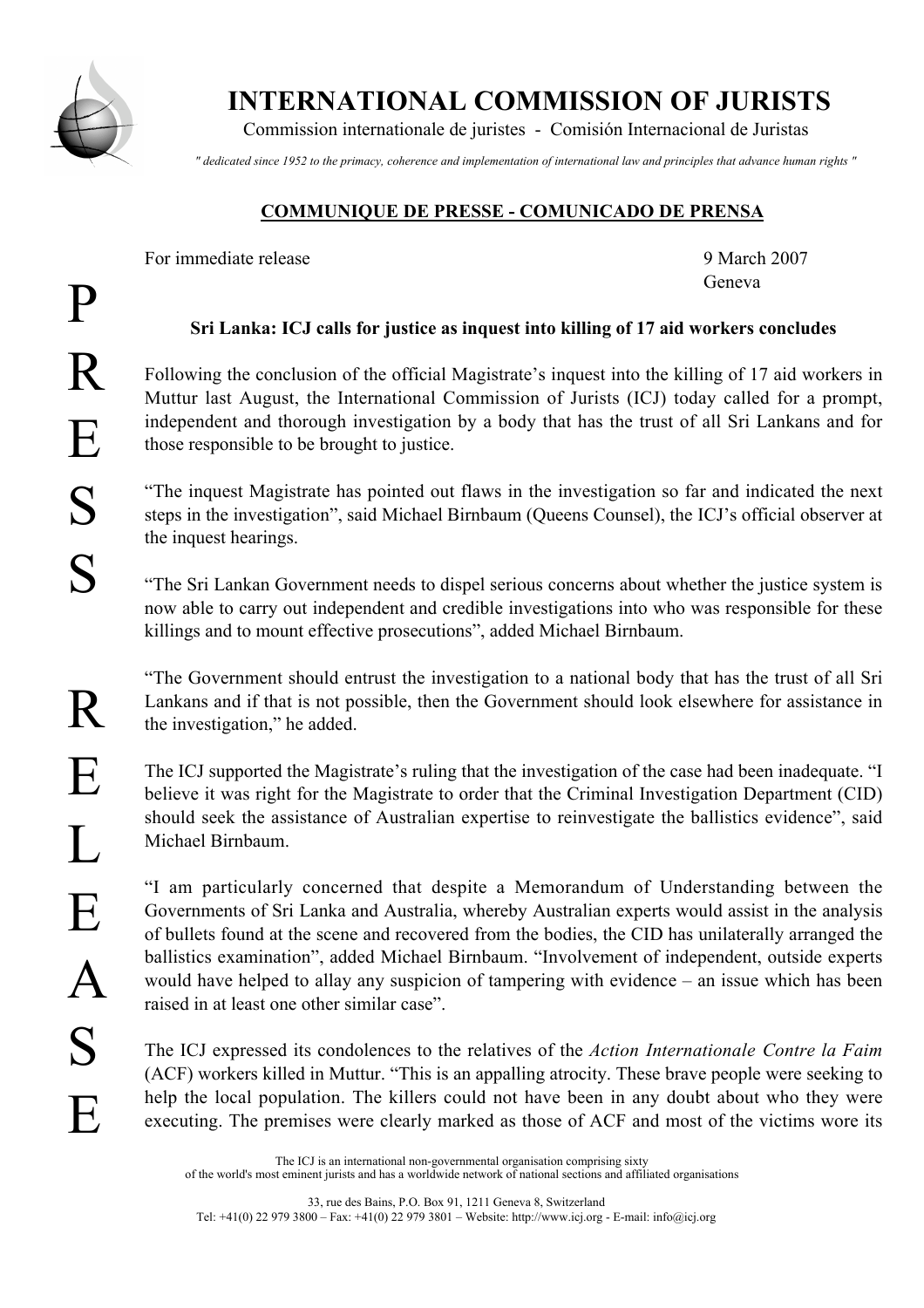distinctive T-shirts. Yet, they were made to lie down on the ground and were shot in the head. Their families are entitled to justice – this means not only the identification and prosecution of those responsible, but also financial and other compensation", said Michael Birnbaum.

A remarkable feature of the inquest was that it was heard by two different magistrates. The first was the magistrate of Muttur, himself a Tamil. On 4 September 2006, he received a telephone call from the Ministry of Justice notifying him that on the instructions of the Judicial Services Commission (JSC), he was to send the file to the Anuradhapura Magistrate who would continue the inquest.

Michael Birnbaum commented: "To appoint a new magistrate to hear a case that is well under way is virtually unprecedented. In my view, this mid hearing substitution of magistrates by the JSC was unlawful under Sri Lankan law and without justification. Worst of all, the way it was done might well undermine the confidence of the Tamil minority in the system of justice".

However, Michael Birnbaum paid tribute to the sensitivity and fairness with which the two magistrates handled the case. The improper action of the JSC had not, in fact, compromised their independence and impartiality.

The ICJ welcomed the Magistrate's order that further steps should be taken to protect the identity of the witnesses who are willing to come forward with additional evidence and also residents living near the crime scene.

"Fear is the enemy of justice. Unless the Government of Sri Lanka implements a witness protection programme, witnesses will rarely come forward in any case where they feel themselves to be in peril. Measures that should be considered include: the use of evidence by video link, the physical protection of witnesses by a body independent of the police and army, and the temporary or permanent relocation of particularly vulnerable witnesses", said Michael Birnbaum.

The ICJ acknowledges the establishment of a Presidential Commission to enquire into a number of recent serious human rights violations, including the killing of the 17 ACF aid workers. The Commissioners are to be assisted by a panel of foreign observers. Michael Birnbaum commented: "I hope that the Commissioners will be able to conduct independent and impartial investigations, implement a comprehensive witness protection programme and make full use of the expertise and advice offered by the international experts".

"However, the Presidential Commission of Inquiry is outside the Sri Lankan justice system and will report only to the President. Its work should not delay the Government from movingly swiftly to resolve the Muttur killings", concluded Michael Birnbaum.

## Background

In the first week of August 2006, 17 Sri Lankan employees of a French humanitarian non-governmental organisation, *Action Internationale Contre la Faim* (ACF), were killed in their office compound in Muttur. Sixteen of the victims were Tamil, four were women and one was Muslim. The incident occurred in the context of extreme hostilities in the area. At the end of July 2006, UNHCR reported that over 50,000 civilians were displaced due to the flare-up of violence in Muttur and its surrounding areas in Trincomalee, and an estimated 15,000 were trapped in Muttur and Eachchilampattu alone.